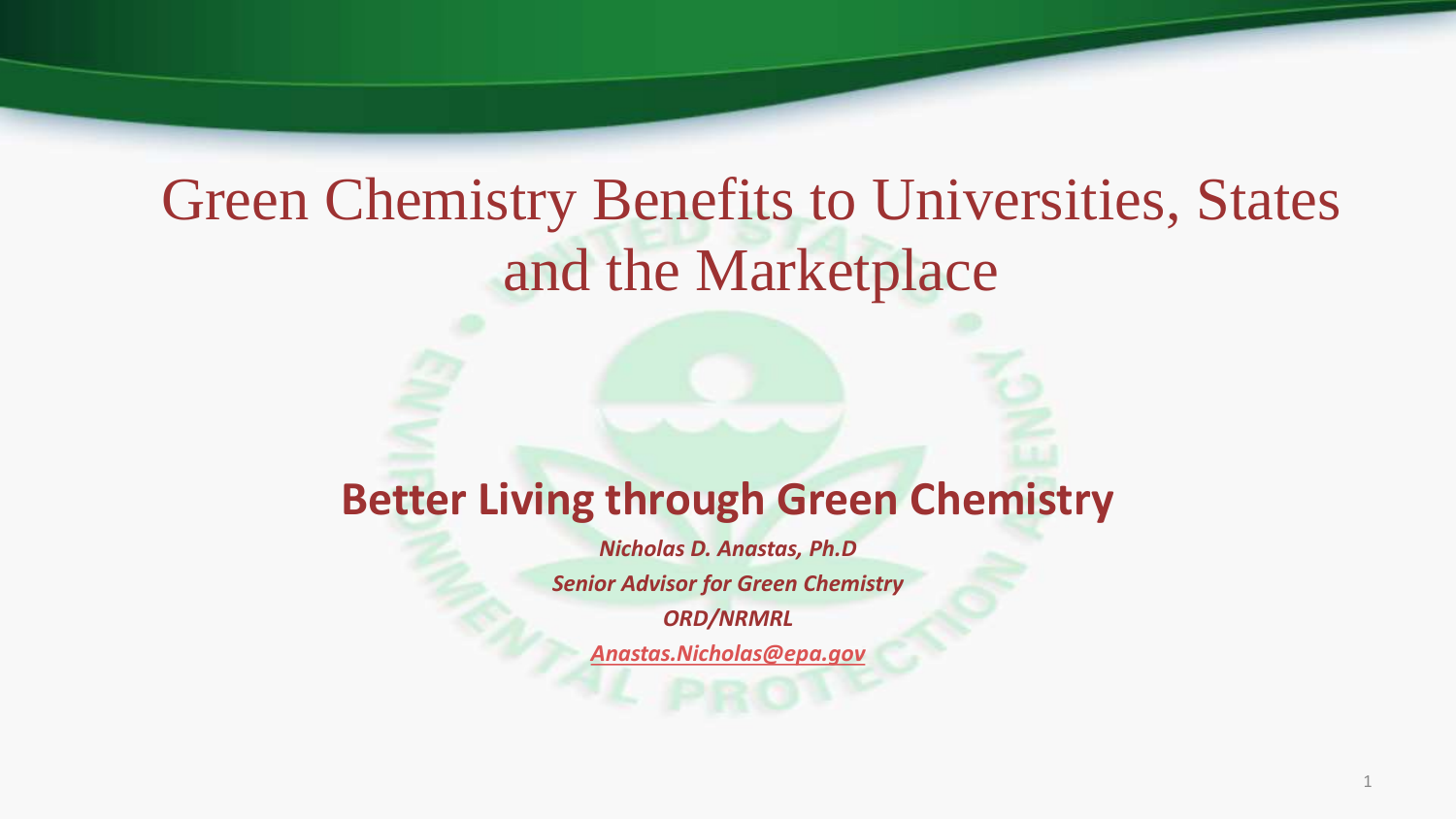## Green Chemistry *is*

- Pollution prevention at the molecular level
- Sustainable chemistry
- Benign by design
- Design for the environment
- Preventive or Holistic chemistry
- Scientifically based
- Economically sound
- What you *Can* do

#### **Green Chemistry Pocket Guide**

#### The 12 Principles of Green Chemistry

Provides a framework for learning about green chemistry and designing or improving materials, products, processes and systems.

- 1. Prevent waste
- 2. Atom Economy
- 3. Less Hazardous Synthesis
- 4. Design Benign Chemicals
- 5. Benign Solvents & Auxiliaries
- 6. Design for Energy Efficiency
- 7. Use of Renewable Feedstocks
- **8. Reduce Derivatives**
- 9. Catalysis (vs. Stoichiometric)
- 10. Design for Degradation
- 11. Real-Time Analysis for Pollution Prevention
- 12. Inherently Benign Chemistry for Accident Prevention

www.acs.org/greenchemistry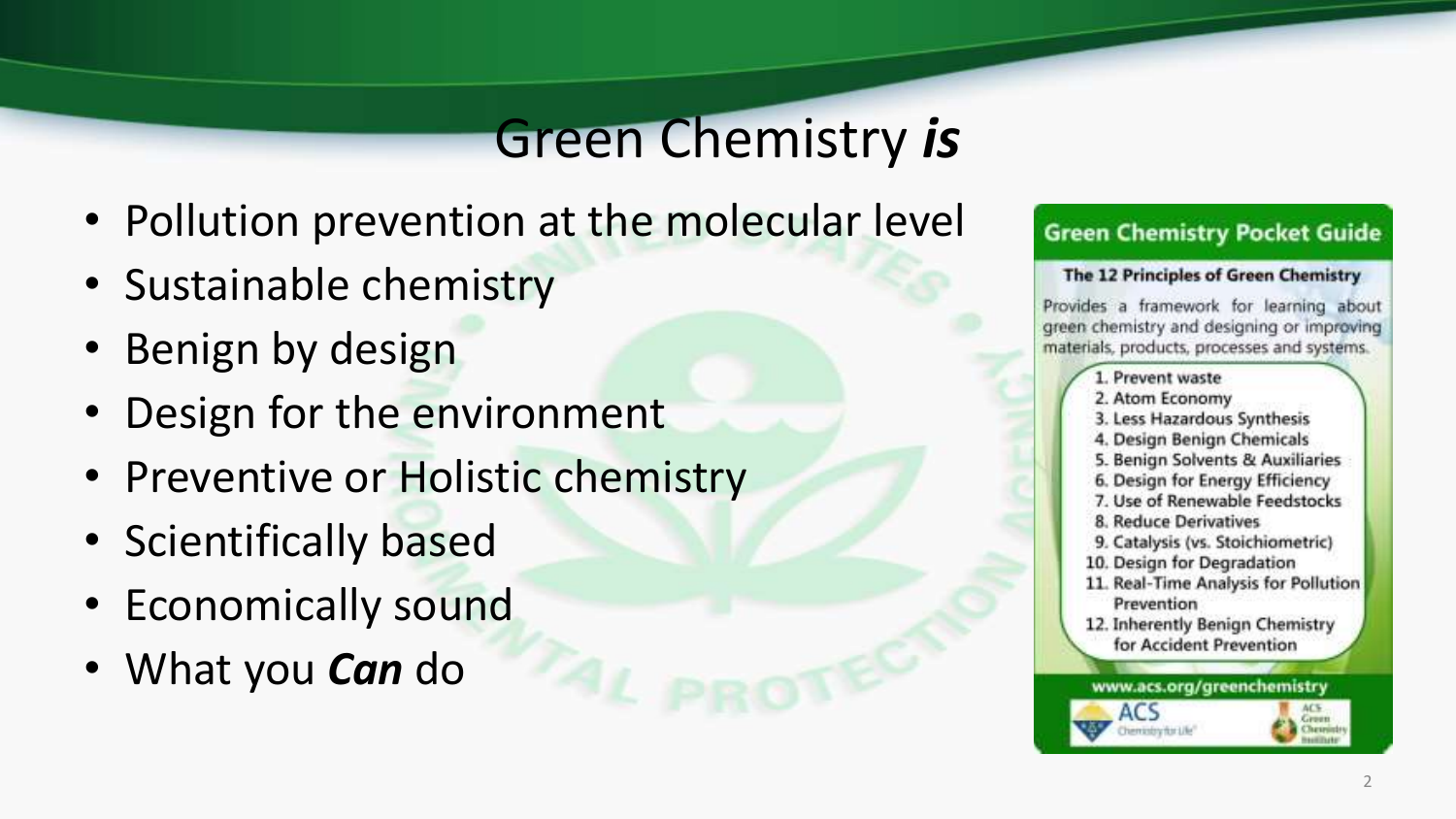#### Green Chemistry is *not*

- A regulatory tool
- Mysterious
- Environmental chemistry
- An all or nothing proposition
- A list of what you *Can't* do

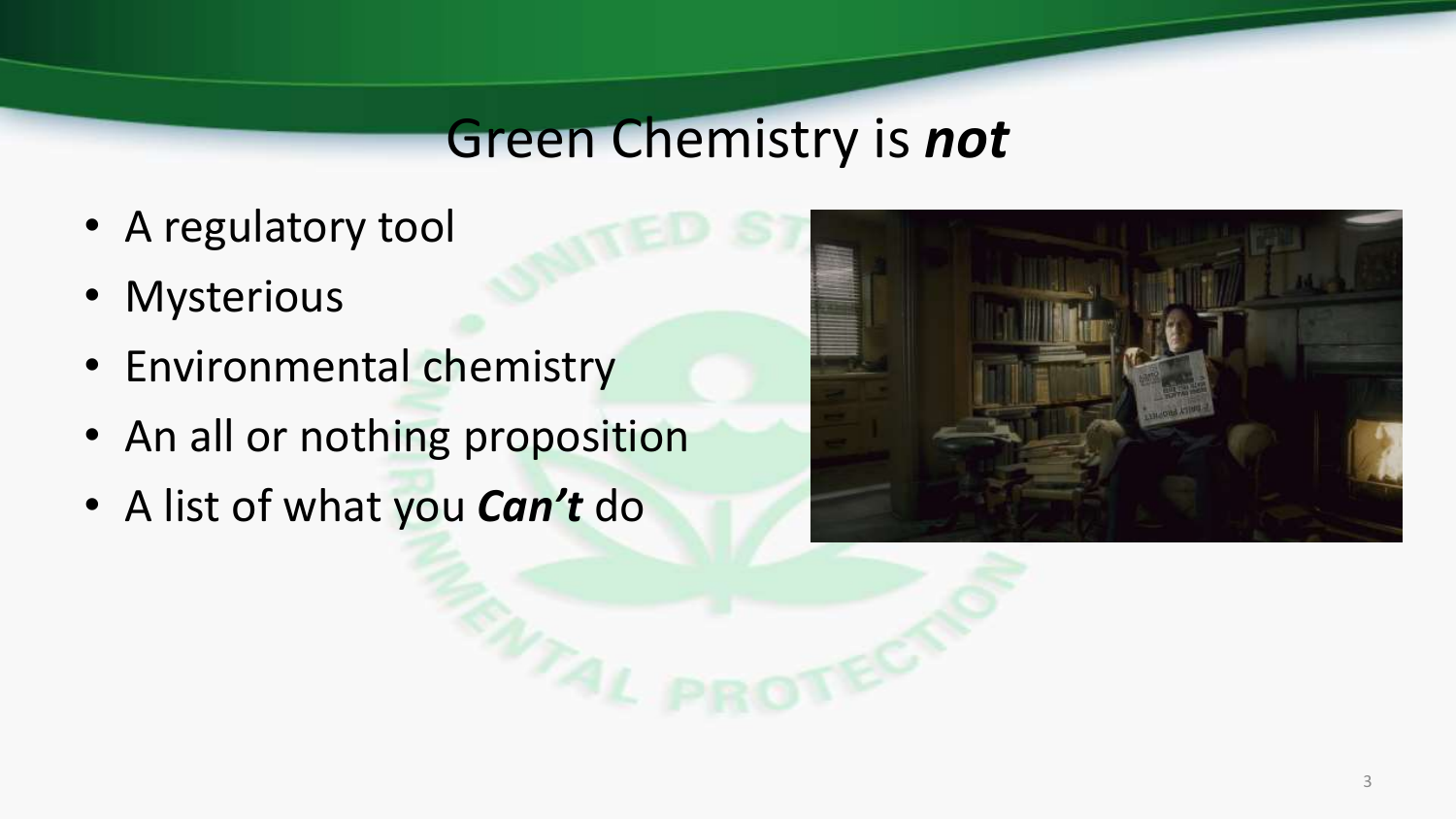#### Looking at Green Chemistry

- Narrow Focus
	- *Reducing hazard*
	- *Lab-centric*
	- *Beaker and flask hazard reduction*
- **Broad focus** 
	- *Using bio-renewable feedstocks*
	- *Making safer chemicals*
	- *Reducing waste*
	- *Designing for degradation*
	- *Ultimate source reduction tool*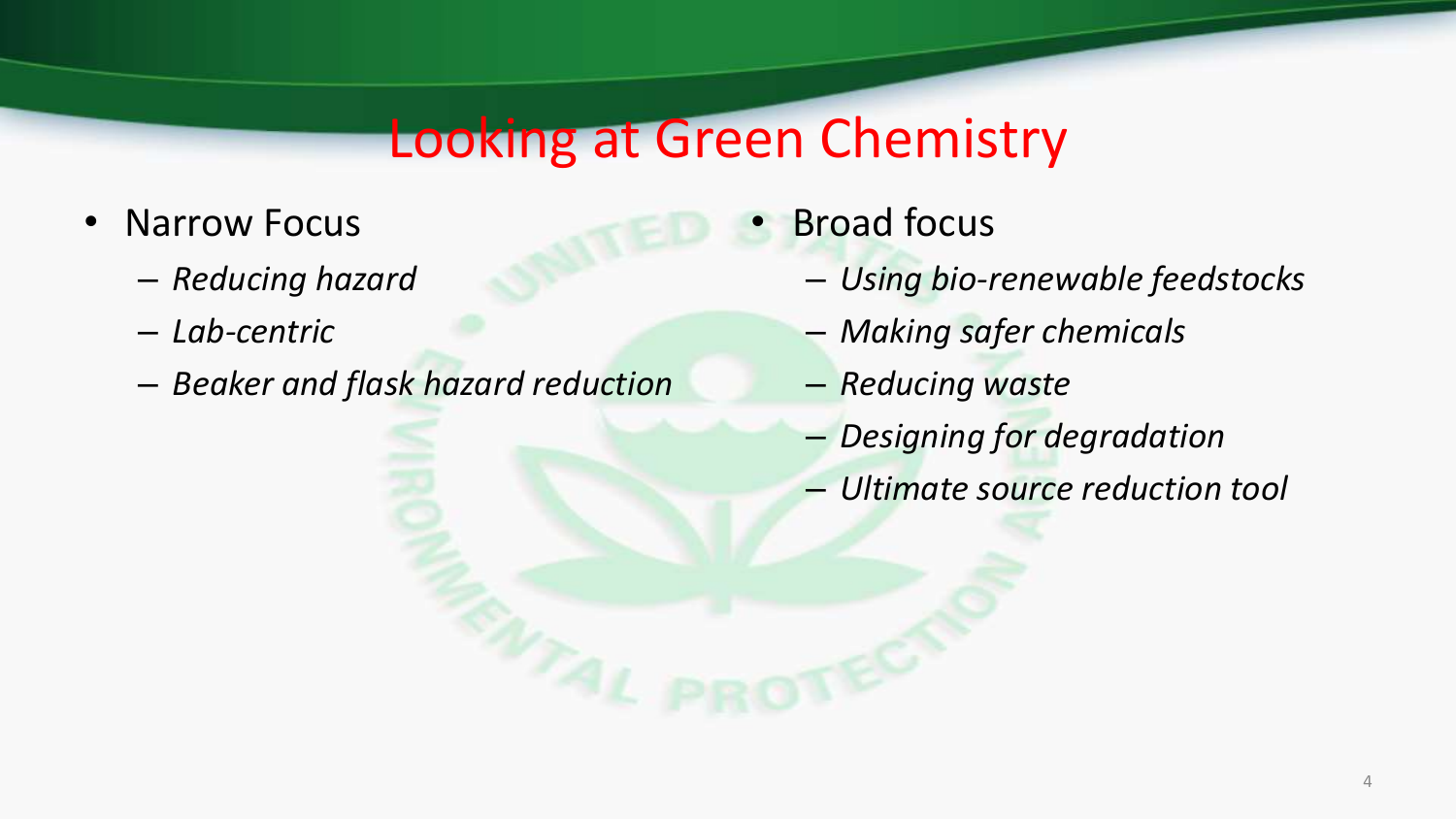## *Spreading the good news*

- Cutting edge science
	- Computational Toxicology and Chemistry
	- Exposure Science
	- Risk Assessment
- Integrative
- Promote Lifecycle thinking
	- LCA efforts







- ins to the SOT Fi
- $\Xi$  Underwitting of Student Travel Awards to the SOT Annual Mer
- $\Xi$  . Recognizing those colleagues who have devoted their careers to pulse also advantage and the transformation of the strang future for transformation who in turn have helped us
- Strengthening global participation through financial support<br>for scientists to travel from developing countries to altered the<br>SOT Annual Meeting.
- $\Xi$  Recognizing those towcologists who have made significant<br>contributions to improving human health and the emirronm<br>The 1 to 1 dollar match is effective for contributions made between<br>July 1, 2013 until June 30, 2016

*Courtesy of SOT*

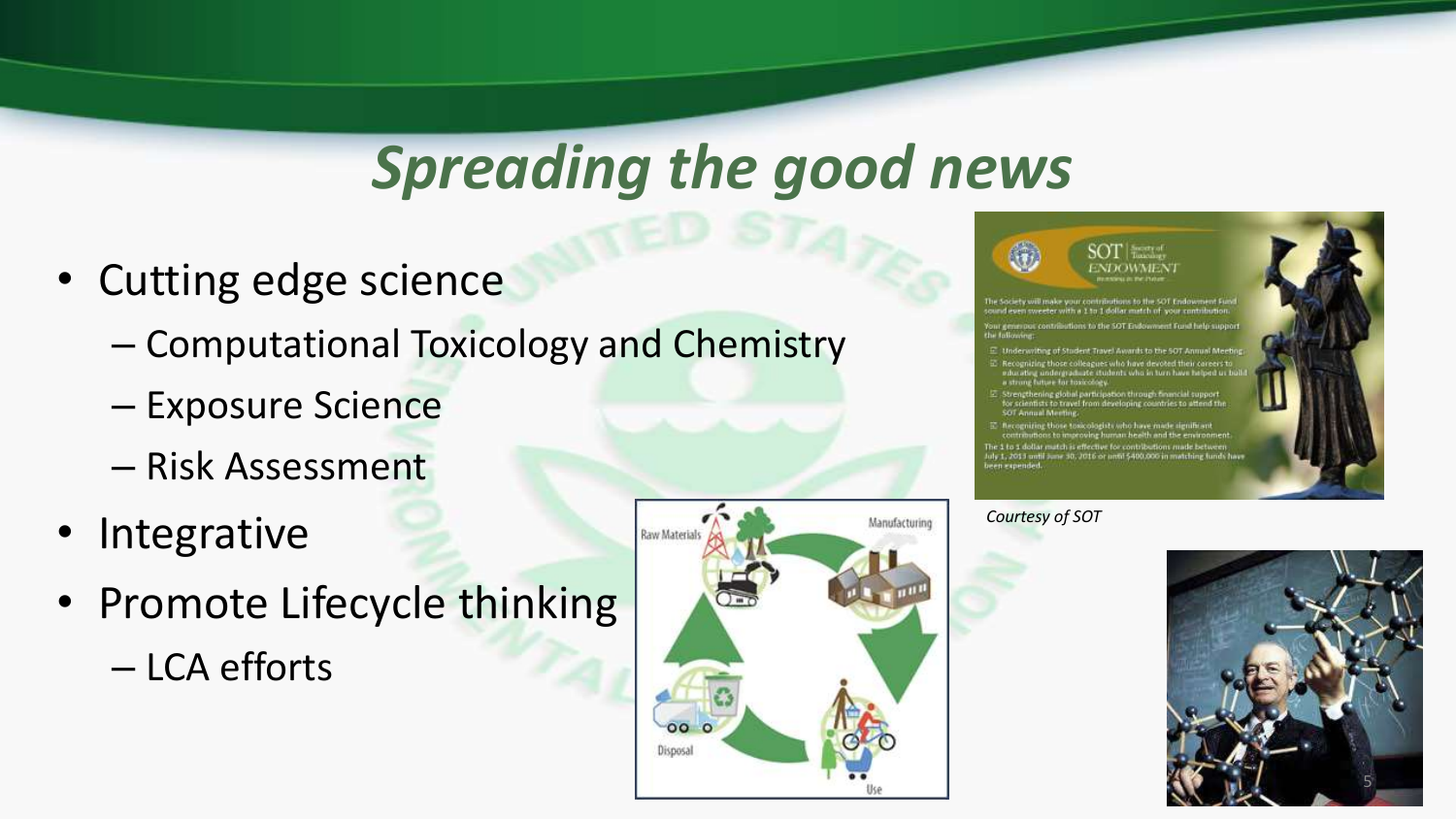# *In Universities*

- Enhancing the chemistry curriculum
	- Embedding green chemistry
	- Embedding toxicology
	- Working at the nexus of chemistry and biology through toxicology
- Advancing 21<sup>st</sup> century toxicology
	- Paradigm shift



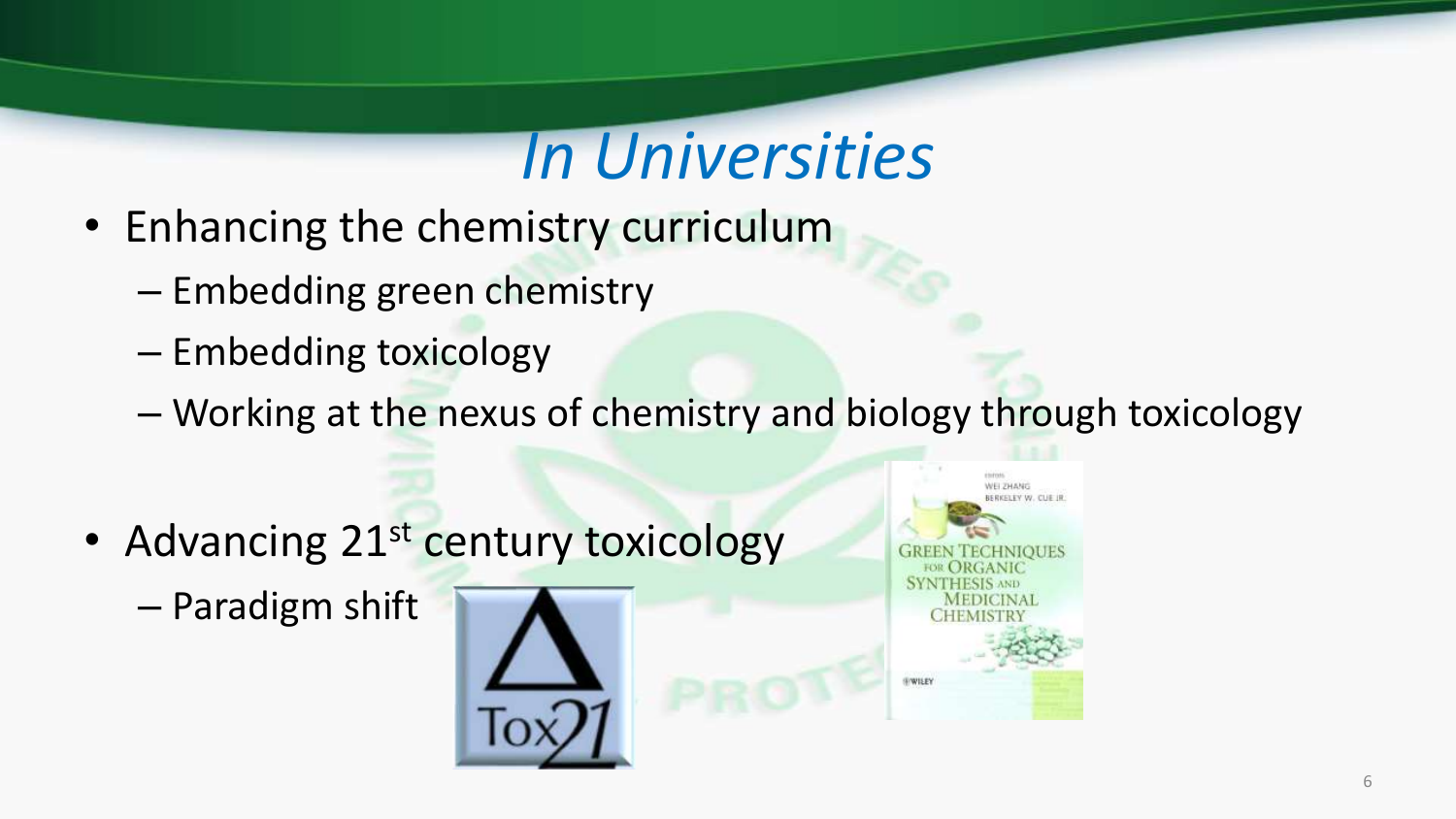- State involvement
	- Partnerships needed
- State needs
- State resources
	- Green chemistry P2 workgroup



*In States*

**Northwest Green Chemistry** 

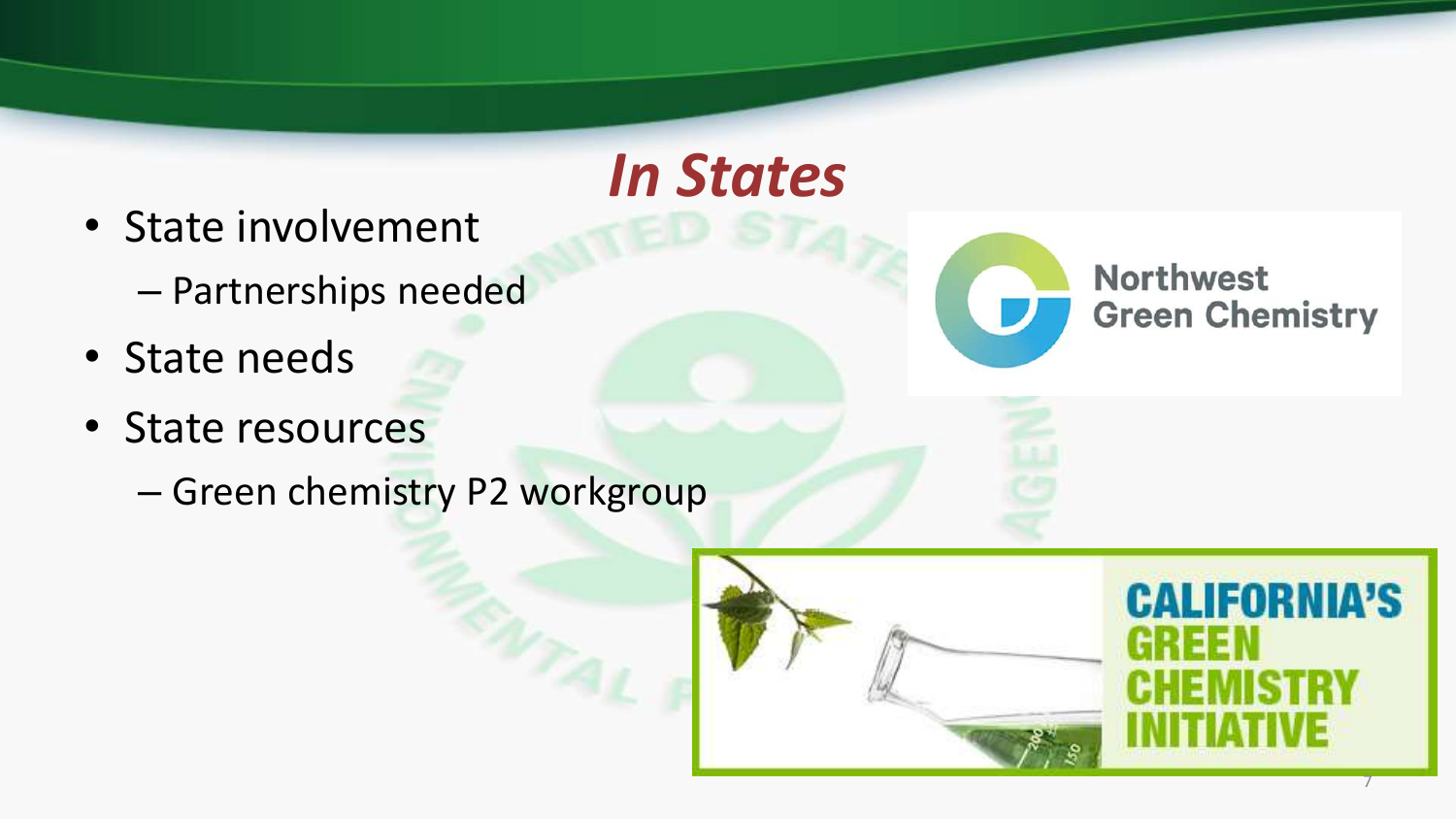## *In the Marketplace*

- Safer Choice
- Alternatives Assessments
- *De novo* design/green chemistry
- Green Toxicology







**Consumer** Goods